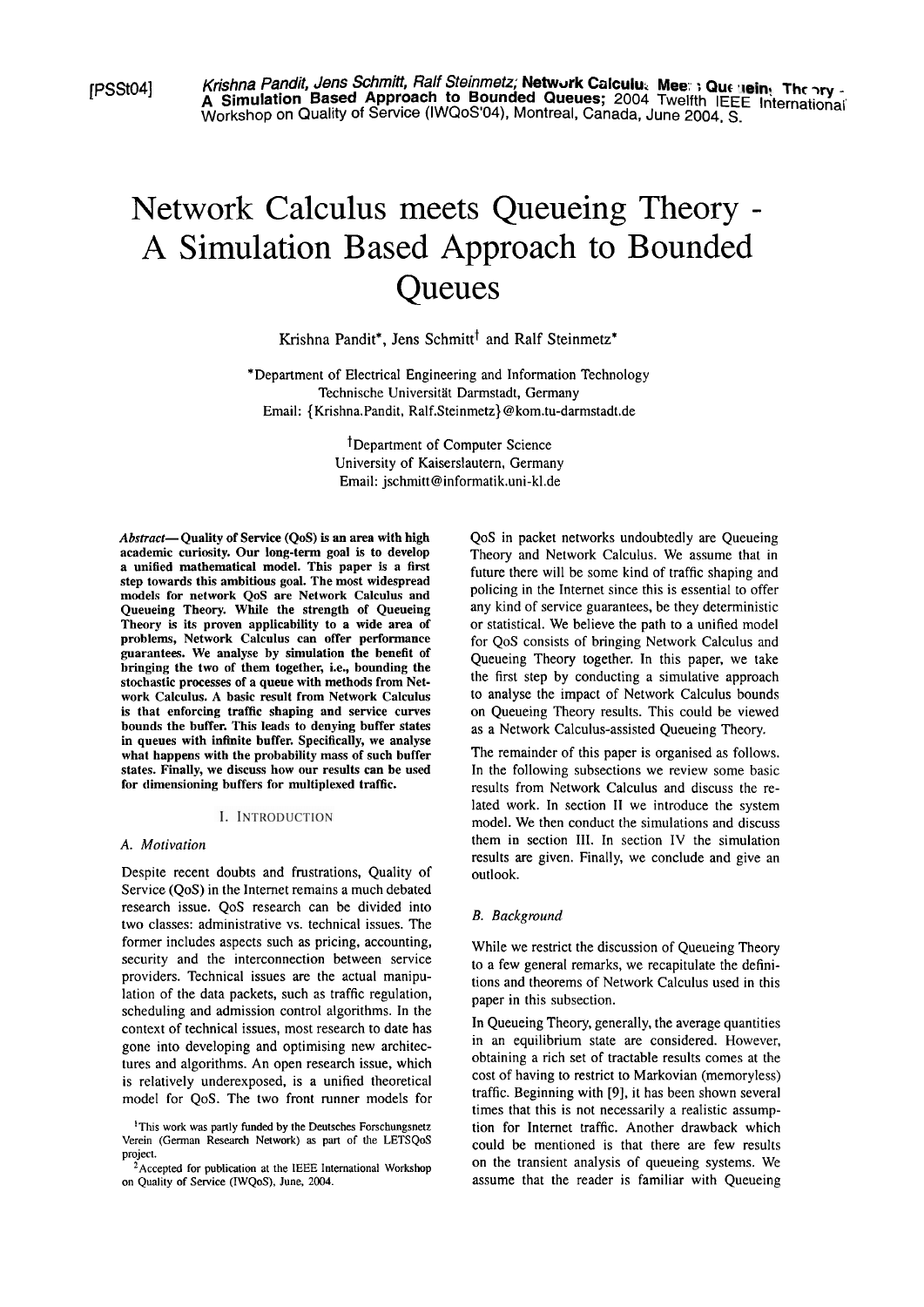Theory and refer to **[7]** as an excellent book.

Network Calculus [6] is a theory for deterministic queueing Systems. The underlying idea is that sewice guarantees can be achieved by regulating the traffic and deterministic scheduling. Analogous to conventional system theory, a system consists of an input, a transfer function and an output. The input, mostly referred to as *arrival curve,* is an abstraction of the traffic regulation, and the transfer function, mostly referred to as *service curve,* is an abstraction of the scheduling. The difference to conventional system theory is that the dioid  $\{\Re \cup \infty, \min, +\}$  is used, i.e., that addition and multiplication are replaced by minimum and addition, respectively. This is often referred to as *Min-plus Algebra.* The reason to switch to Min-plus Algebra is that this way linearity is preserved. In the following, we recapitulate the results from Network Calculus which are relevant for this paper. They can all be found in the excellent text of Le Boudec and Thiran [3]. As in conventional system theory, a key operation in Network Calculus is the min-plus convolution. Note that the infimum (inf) is similar to the minimum (min), with the sole difference that it does not have to be in the set. The same applies for the supremum (sup) and maximum (max). The min-plus convolution of  $f$  and  $g$  is the function

$$
(f \otimes g)(t) = \inf_{0 \le s \le t} \{ f(t - s) + g(s) \} \tag{1}
$$

The traffic bound is given by an *arrival curve,* which denotes the largest amount of traffic allowed to be sent in a given time interval.

*Definition I (Arrival Curve):* Given a wide-sense increasing function  $\alpha$  defined for  $t \geq 0$ , we say that a flow *R* is constrained by  $\alpha$  iff for all  $s \leq t$ 

$$
R(t) - R(s) \le \alpha(t - s)
$$

We say that  $R$  has  $\alpha$  as an arrival curve, or also that *R* is  $\alpha$ -smooth.

The arrival curve can be viewed as an abstraction of the regulation algorithm. The most prominent example for a traffic regulation algorithm is the Leaky Bucket **[14],** which is often also referred to as Token Bucket. Its arrival curve is given by the following equation.

$$
\alpha(t) = b + rt \text{ for } t > 0 \tag{2}
$$

Therefore, no more than *b* data units can be sent at once and the long-term rate is *r.* 

A *greedy shaper* with the shaping curve  $\sigma$  optimally delays packets, so that the output has  $\sigma$  as an arrival curve, and sends all bits as soon as possible.

*Theorem 1 (Greedy Shaper):* Consider a greedy shaper with shaping curve  $\sigma$ , which is sub-additive and  $\sigma(0) = 0$ . Assume that the shaper buffer is



empty at time *0,* and that it is large enough so that there is no data loss. For an input flow *R,* the output *R0* is given by

$$
R^o = R \otimes \sigma \tag{3}
$$

We omit the proof as it can be found in [3].

The service curve is an abstraction of the scheduling.

*Definition 2 (Service Curve):* Consider a system S and a flow through  $S$  with input and output functions *R* and *R*<sup>o</sup>, respectively. We say that *S* offers to the flow a service curve  $\beta$  if and only if  $\beta \in F$  and  $R^o \geq R \otimes \beta$ .

Due to its application in the Integrated Services context, a prominent service curve is the rate-latency function.

*Definition 3 (Rate-latency functions*  $\beta_{R,T}$ *):* 

$$
\beta_{R,T} = R[t-T]^+ = \begin{cases} R(t-T) & \text{if } t > T \\ 0 & \text{otherwise} \end{cases}
$$
 (4)

for some  $R \ge 0$  (the 'rate') and  $T \ge 0$  (the 'delay').

We next introduce the *Backlog Bound,* which is one of the three basic bounds of Network Calculus.

*Theorem 2 (Backlog Bound):* Assume a flow, constrained by arrival curve  $\alpha$ , traverses a system that offers a service curve  $\beta$ . The backlog  $R(t) - R<sup>o</sup>(t)$ for all *t* satisfies:

$$
R(t) - Ro(t) \le \sup_{s \ge 0} {\alpha(s) - \beta(s)}
$$
 (5)

We omit the proof as it can also be found in [3].

On a final note, a drawback of Network Calculus is that it deals with the worst-case behavior of traffic flows, which leads to severe under-utilisation in realistic environments.

## *C. Related Work*

There are several approaches to extend Network Calculus into a stochastic setting. Bounds for the multiplexing of flows are obtained by utilizing methods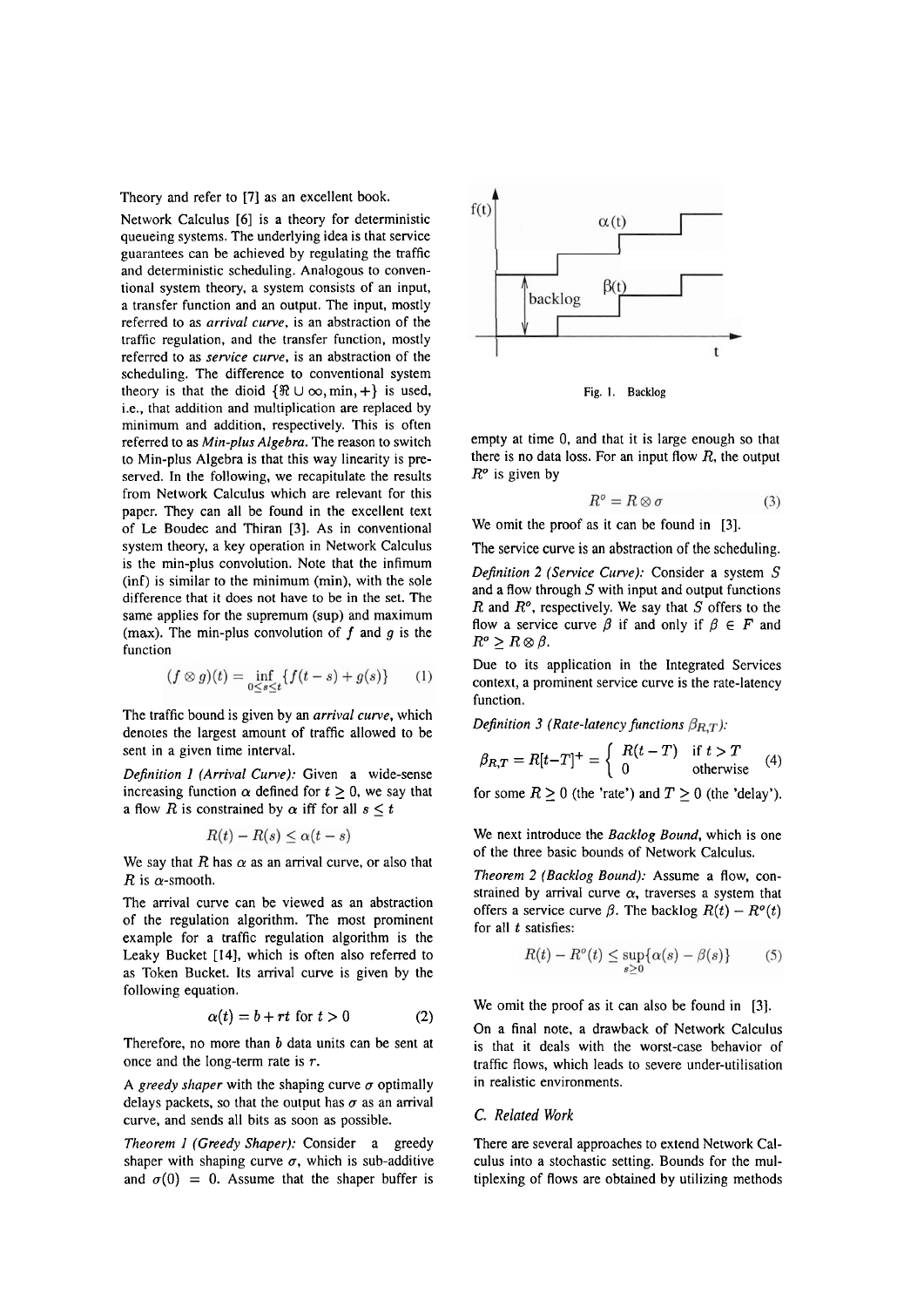

**Fig. 2. Queue** 

such as the law of large numbers and the Chernoff Bound. Excellent overviews for this topic are **[8]**  and **[5].** 

A framework for statistically aggregating flows is given in **[l 11.** However, there the focus is on reducing state complexity in the network.

Liebeherr et al. **[I01** introduced the concept of Statistical Network Calculus. In the first incarnation this is based on the assumption that an arrival curve does not deterministically bound the incoming traffic but bounds it only with a certain probability. Similarly, a statistical service curve **[4]** is a sewice curve that only offers the service with a certain probability. Statistical Network Calculus is the most closely related work to our work. It can be seen as an approach to the Same goal from a different angle. To recall, the goal is to obtain a model more strict than average behavior but looser than worst-case. Statistical Network Calculus has Network Calculus as a starting point and enhances it with probabilistic methods. We start with Queueing Theory, i.e. a purely probabilistic model, and enhance it with methods from Network Calculus.

Schmitt **[I21** compares Network Calculus and Queueing Theory results for priority queueing. Furthermore, based on the Network Calculus results. performance bounds can be obtained by enforcing admission control in each priority class **[13].** 

In **[I]** a shaper is derived that ensures that the traffic has better stochastic properties than a reference process, for which they use the Poisson process. In contrast, our goal is not to derive a shaper, but to assume a Network Calculus based shaper being present and analysing its effect.

To our knowledge there exists no work which is closely related enough to allow a comparison of our numbers. The closest to an analytical solution of this problem can be found in the book by Baccelli et al. **[2],** and there especially the chapter on Stochastic Event Graphs.

## **II. SYSTEM MODEL**

In this section we introduce the system model. Figure **2** shows a traditional queue, consisting of a buffer and server. The input process is given by  $x(t)$  and the output process by  $y(t)$ . For the *MIM11* case the input and output processes are both Poisson processes. We now introduce the basic



**Fig. 3. Shaped queue** 

Network Calculus elements to the queue. These are a shaper to manipulate the input process and a service curve enforcer to manipulate the sewice times. This is depicted in Figure 3. According to Equation 3,  $x'(t)$  is obtained by the min-plus convoluiton of  $x'(t)$  and the shaping curve, for which we use the Leaky Bucket from Equation **2.** In other words, the shaper works as follows. When a packet arrives at the shaper, the shaper checks whether there are enough tokens in the shaper - without loss of generality we assume all packets to be of size *1* throughout this paper - to adrnit the packet. If that is the case, then the packet traverses the shaper infinitely fast and arrives at the queue. If there are not enough tokens to admit the packet, the packet is held in the shaper until enough tokens have been collected. Therefore, the shaper theoretically has an infinitely large buffer. Since packets are delayed, the shaper might decrease the rate of the process. We define a new arrival rate

## $\lambda' = \frac{\text{# of packets}}{\text{duration of observation}}$

Note that in our model the shaper is only a conceptual model rather than an actual device holding packets. We assume that a higher layer such as the application layer ensures that all traffic is conforrn. When a packet arrives at the queue it checks whether the server is available. If this is the case, it receives service immediately, otherwise it waits in a queue until the server becomes available. Upon arrival of a packet, the server assigns it an exponentially distributed service time. The service curve enforcer then checks whether the service time is less or equal to the maximum sewice time allowed by the sewice curve. If this is the case, the service time remains untouched, else the service time is set to the maximum allowed service time. The service curve enforcer therefore increases the server rate. Accordingly, we define a new server rate



Note that while the shaper can only delay packets, the service curve enforcer releases packets ahead of schedule. Therefore, its placement behind the server seems counter-intuitive as the transfer function mapping  $y'(t)$  to  $y(t)$  is non-causal. As shaper we use the Token Bucket. Our service curve of choice is the rate-latency curve from Definition 3, which we refer to as RLC hereafter.

We call packets, which are delayed by the shaper, shaper manipulated packets. Accordingly, we call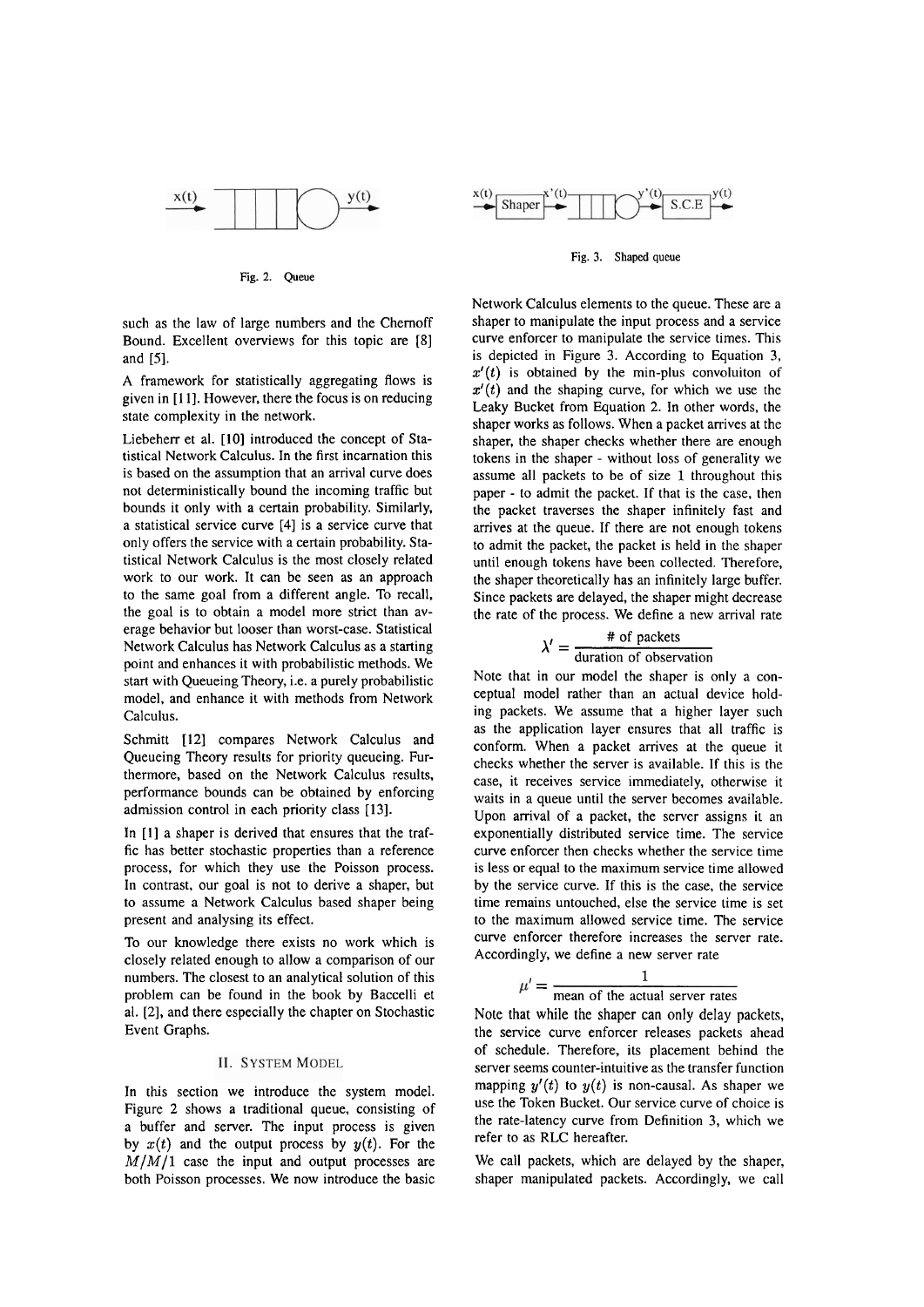packets, which are served earlier due to the service curve, server manipulated packets.

Therefore, the parameters of our system model are  $(\lambda, \mu, b, r, L, R)$ , which denote the arrival rate, service rate, leaky bucket depth, leaky bucket rate, latency of the RLC and rate of the RLC, respectively.

The analysis of the shaper manipulation itself is tedious. Many favourable properties, such as memorylessness and the stationarity, are lost by shaping the Poisson process. It is obvious that the server manipulation is even less tractable, as it depends on the state of the queue. Therefore, a mathematical analysis of this problem is beyond the scope of this paper.

## **III. SIMULATIONS**

Qualitatively, we expect the following behaviour in the simulations of the bounded queue. Trivially, the probability of the states higher than the Backlog Bound from Theorem 2 will be 0. The probability of state 0 will remain unchanged in the bounded queue. The reason for this is that the shaper and the service curve enforcer are both inactive when the system is empty. There will be a strong increase in probability mass at the state *1,* due to the shaper. The shaper causes the inter-arrival times of packets at the queue to be more equally distributed than in a pure exponential distribution. Note that asymptotically, i.e., when  $r \ll \lambda$ , all inter-arrival times are  $\frac{1}{r}$ after the initial tokens in the bucket have emptied. Both, the traffic shaper as well as the service curve enforcer, cause the probability mass to shift towards the lower states. Therefore, the higher states of the bounded queue will be less probable than the Same states of the M/M/1 queue.

As parameters of the simulation we use  $(\lambda, \mu, b, r, L, R) = (2, 3, 6, 2, 1, 2)$  Using Theorem 2 we obtain that the maximum buffer state is *7.*  There are 5000 arrivals per run and the simulation is repeated 30 times. The values are depicted in Figure 4.

The average number of input and shaper manipulated packets are *4933* and *276.2,* respectively. As a reference, the state probabilities of the corresponding M/M/1 Queue, i.e., with  $\rho' = \frac{\lambda'}{\mu'} = \frac{1.85}{3.18} = 0.58$ , are given. Since the difference to the MIMIIIN queue is marginal, we can neglect it. What is striking here is that the probabilities of the high states of the Bounded Queue are lower than of those states in the M/M/1 case. The probability mass of the higher states is neither distributed evenly among the allowed states, nor is it collected in the last allowed state. This result confirms our assumptions, that by putting structure in form of input shaping and service curve enforcement, the behavior of the



Fig. 5. Bounded buffer occupancy distribution

queue in the relevant buffer states becomes better. Being interested in the state 5, we find that the queue has a better behavior than a M/M/1 queue with  $\rho_{match} = 0.51$ . This gives us an adjustment factor

$$
a = \frac{\rho_{match}}{\rho'} = 0.88
$$

We now analyse several parameter sets in order to get an insight on the adjustment factor. We hold the parameters  $\lambda = \frac{2}{3}$  and  $\mu = 1$  and set the Token Bucket rate equal to the RLC rate  $r = R = 1$ . In order to compare the buffer occupancy distributions in a fair manner, we ensure that the Backlog Bound is constant at 7. We therefore set  $b = 1, 2, \ldots, 7$  and accordingly  $L = 7, 6, \ldots, 1$ . The buffer occupancy density functions are shown in Figure 5. In Figure *6* some interesting values are shown. These are  $\rho'$ ,  $\lambda'$ ,  $\mu'$  and  $\rho_{match}$ . As reference,  $\lambda$  and  $\mu$  are also shown. It can be seen that when the bucket depth is low, and consequently the latency is high,  $\mu'$  is close to  $\mu$ . The same applies to  $\lambda'$  vice versa. In Figure 7 the adjustment factor is plotted. It can be Seen that it is lowest for the endpoints. This implies that